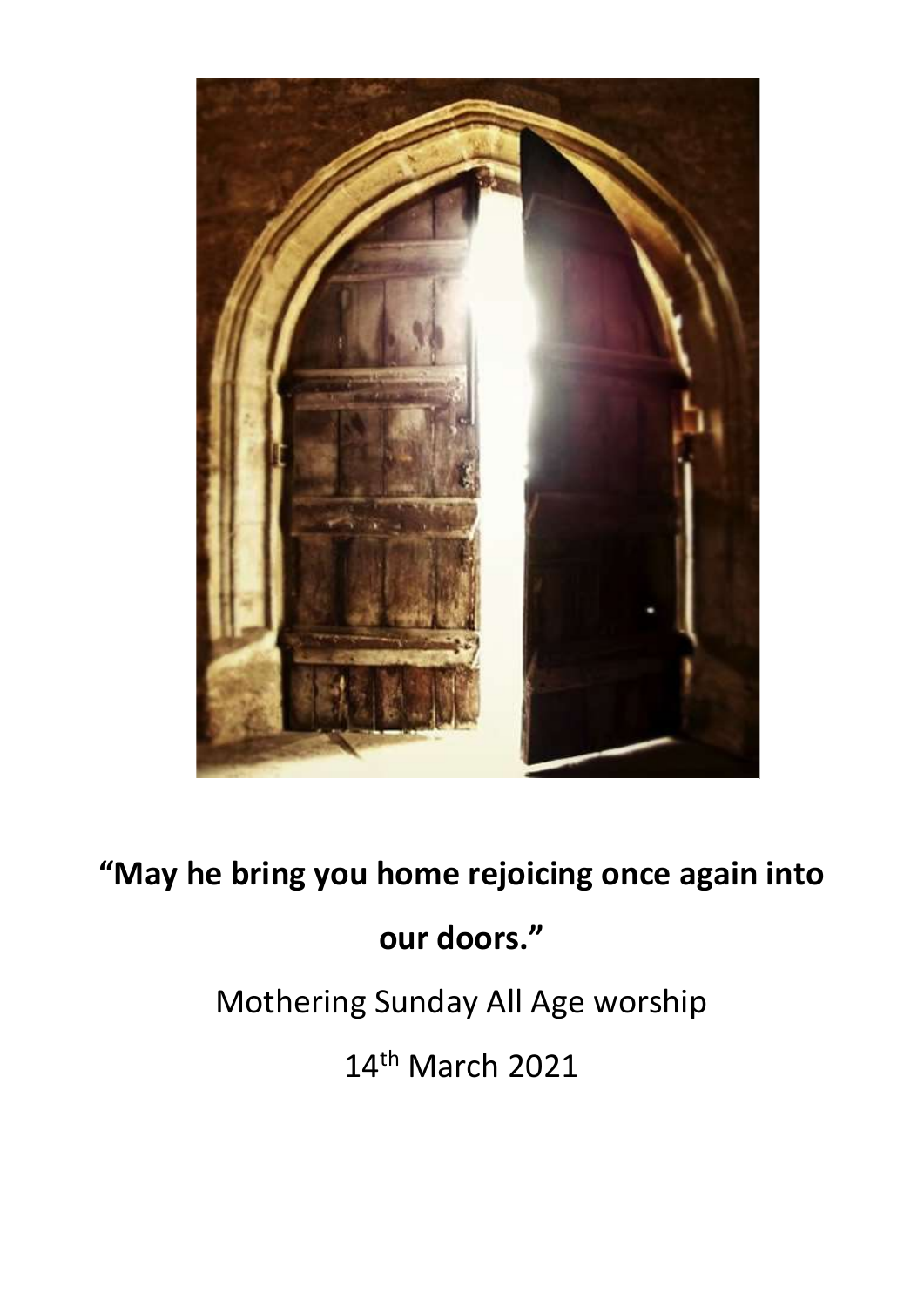## **Welcome**

The Lord be with you: **and also with you.**

An opportunity to reflect on the time we've had away from our church building as we listen to Laetare Jerusalem.

**Loving God,** 

**thank you for this house of prayer** 

**where we praise and thank you** 

**for all you have given us.** 

**May our worship this morning refresh us by your Spirit**

**to do what you have called us to do** 

**in Jesus Christ our Lord.** 

**Amen.**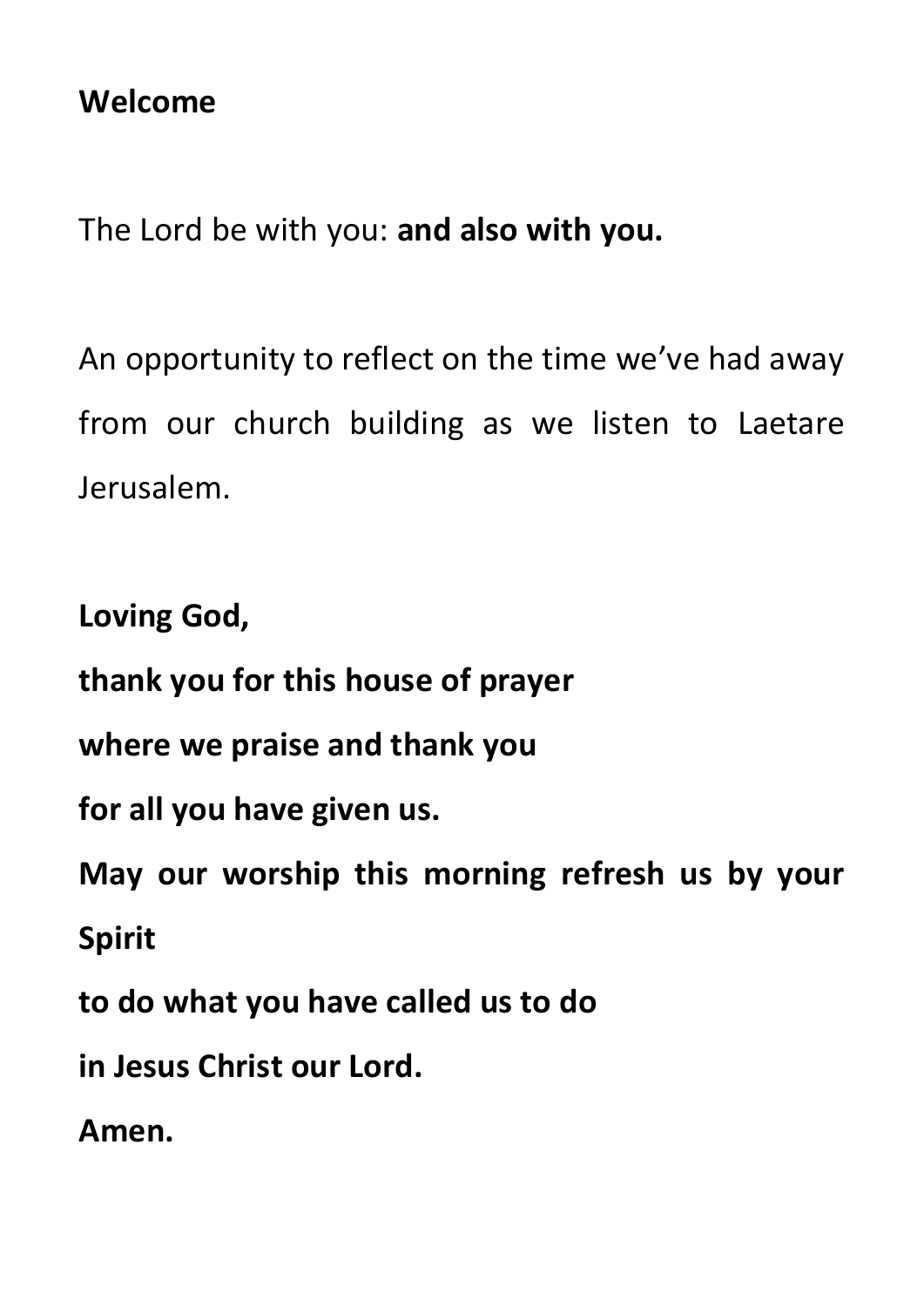An acknowledgement of what today means to people.

**Loving, compassionate Father,**

**As a mother hen gathers her chicks,**

**So you draw the whole human family to yourself.**

**Bring us together now, Lord,**

**That we may today and forever**

**Be united under your wing,**

**In all our sorrows and joys.**

**Amen.**

## *Confession*

We have failed to nurture the needy

#### **Jesus forgive me**

We have failed to make space in our lives for the broken-hearted.

#### **Jesus forgive me**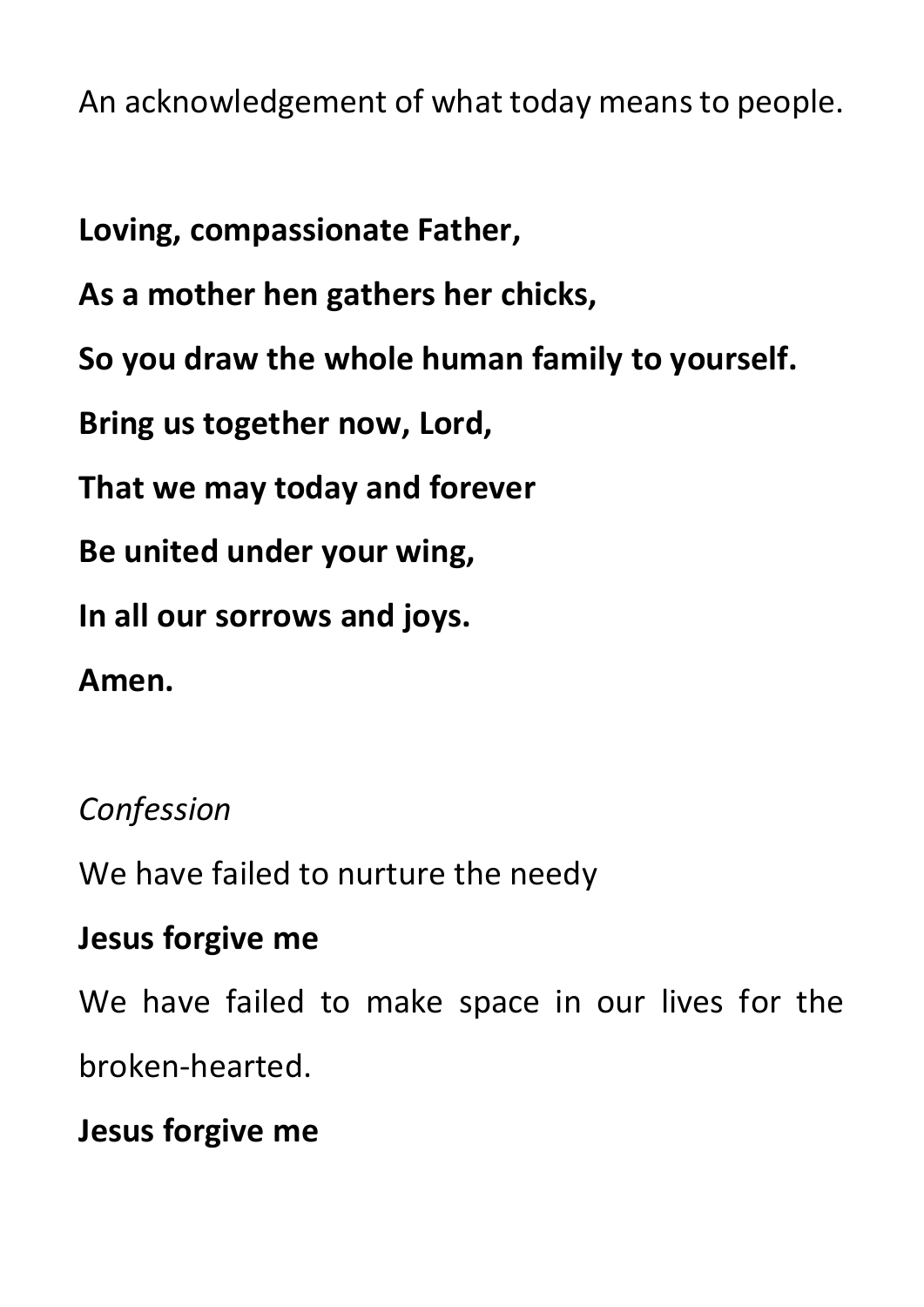We struggle to forgive those who have withheld their love from us

# **Jesus forgive me**

*Absolution*

Collecting our worship together thus far, we say together:

**God of love,** 

**passionate and strong,** 

**tender and careful:** 

**watch over us and hold us** 

**all the days of our life;** 

**Through Jesus Christ our Lord**

**Amen** 

Song: Father God I wonder sung by John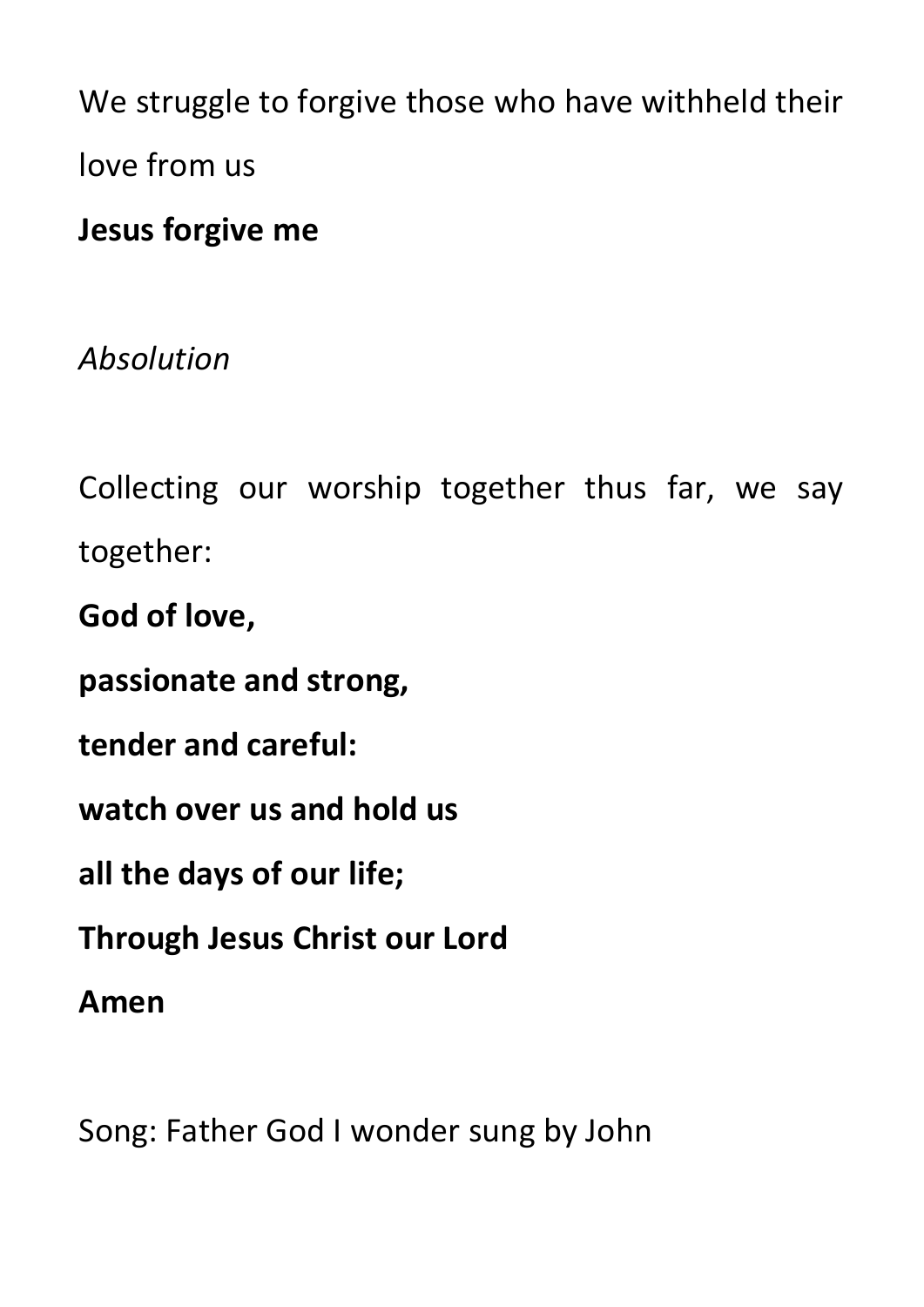Bible reading: Exodus 2:1-10

All-age talk by John

Intercessions

You are invited to use the play doh pots in our prayers this morning.

We bring our prayers together by saying:

**Thank you, loving parent, for all your good gifts to us, your children. May we hold them carefully enough to acknowledge their value, and lightly enough to offer them back to you.**

**Amen.**

Song: for the beauty of the earth sung by John